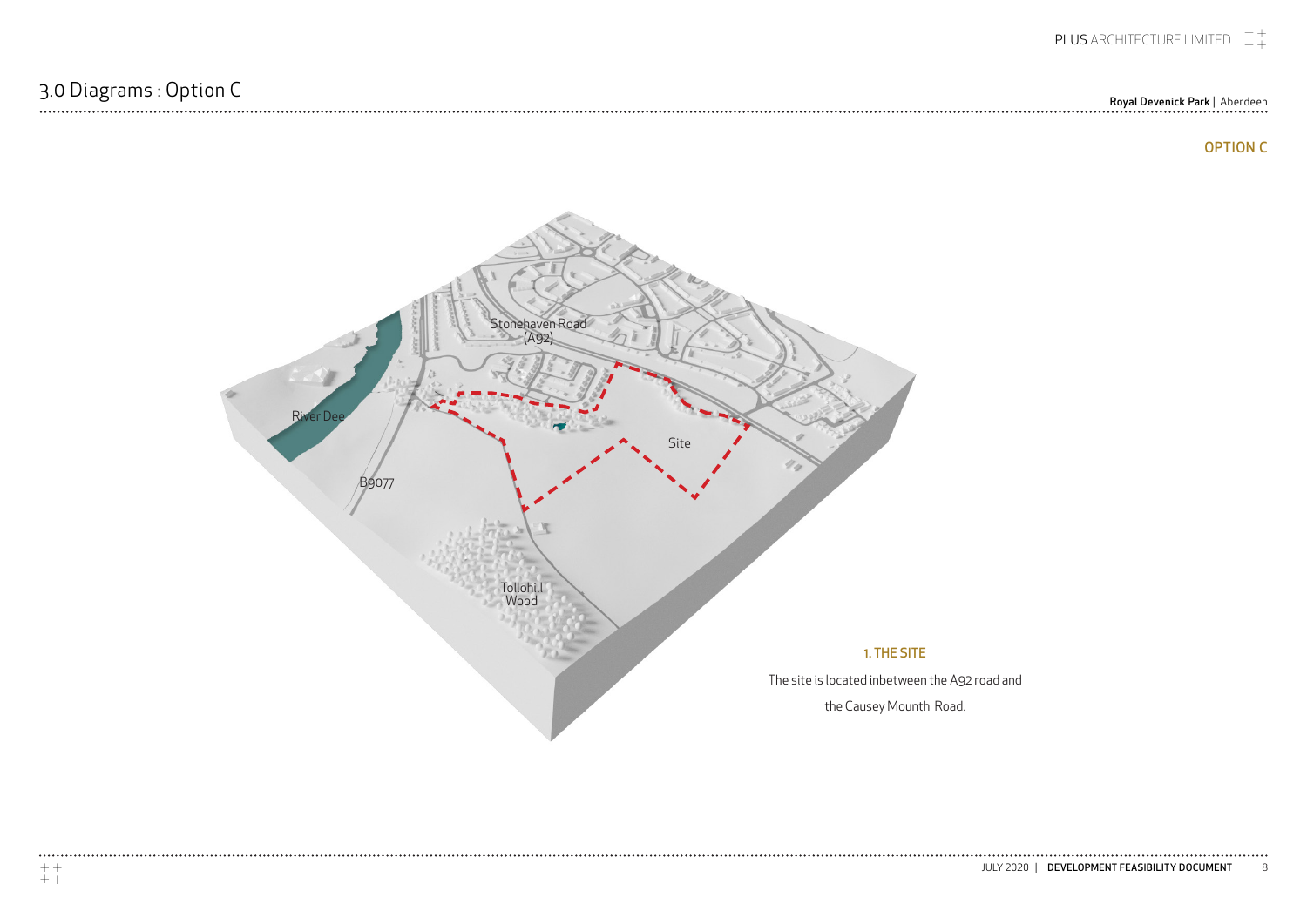## Royal Devenick Park | Aberdeen



 $\ddotsc$ 

## OPTION C